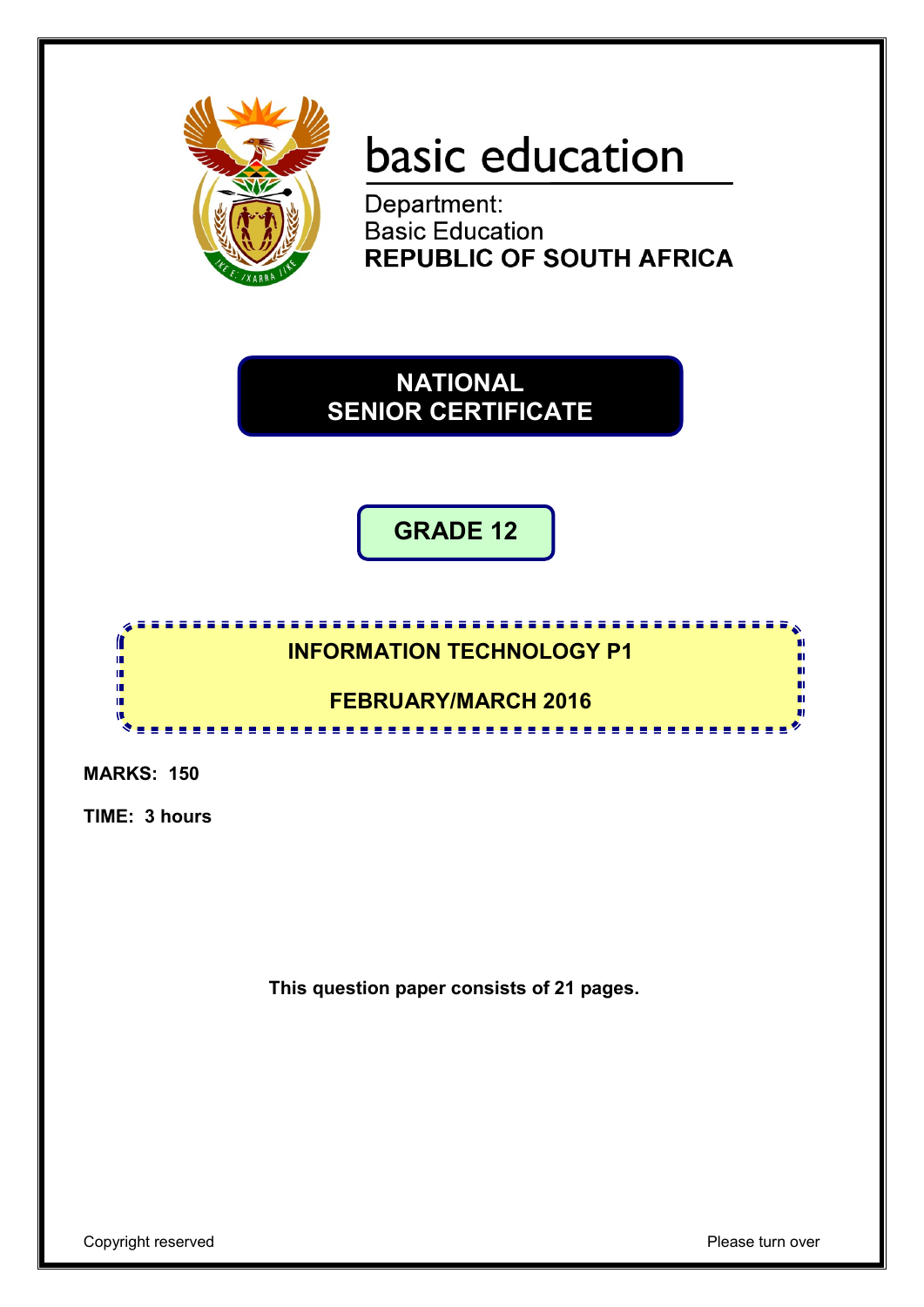## **INSTRUCTIONS AND INFORMATION**

- 1. This question paper is divided into THREE sections. Candidates must answer ALL THREE sections.
- 2. The duration of this examination is three hours. Because of the nature of this examination it is important to note that you will not be permitted to leave the examination room before the end of the examination session.
- 3. This question paper is set in programming terms that are not specific to any particular programming language (Delphi/Java (using the Netbeans IDE)).
- 4. Make sure that you answer the questions according to the specifications that are given in each question. Marks will be awarded according to the set requirements.
- 5. Answer only what is asked in each question. For example, if the question does not ask for data validation, then no marks will be awarded for data validation.
- 6. Your programs must be coded in such a way that they will work with any data and not just the sample data supplied or any data extracts that appear in the question paper.
- 7. **Routines such as search, sort and selection must be developed from first principles. You may NOT use the built-in features of a programming language for any of these routines.**
- 8. Data structures which are not supplied must be defined by you, the programmer.
- 9. You must save your work regularly on the disk/CD/DVD/flash disk you have been given, or on the disk space allocated to you for this examination session.
- 10. Make sure that your examination number appears as a comment in every program that you code, as well as on every event indicated.
- 11. If required, print the programming code of all the programs/classes that you completed. You will be given half an hour printing time after the examination session.
- 12. At the end of this examination session you must hand in a disk/CD/DVD/flash disk with all your work saved on it OR you must make sure that all your work has been saved on the disk space allocated to you for this examination session. Ensure that all files can be read.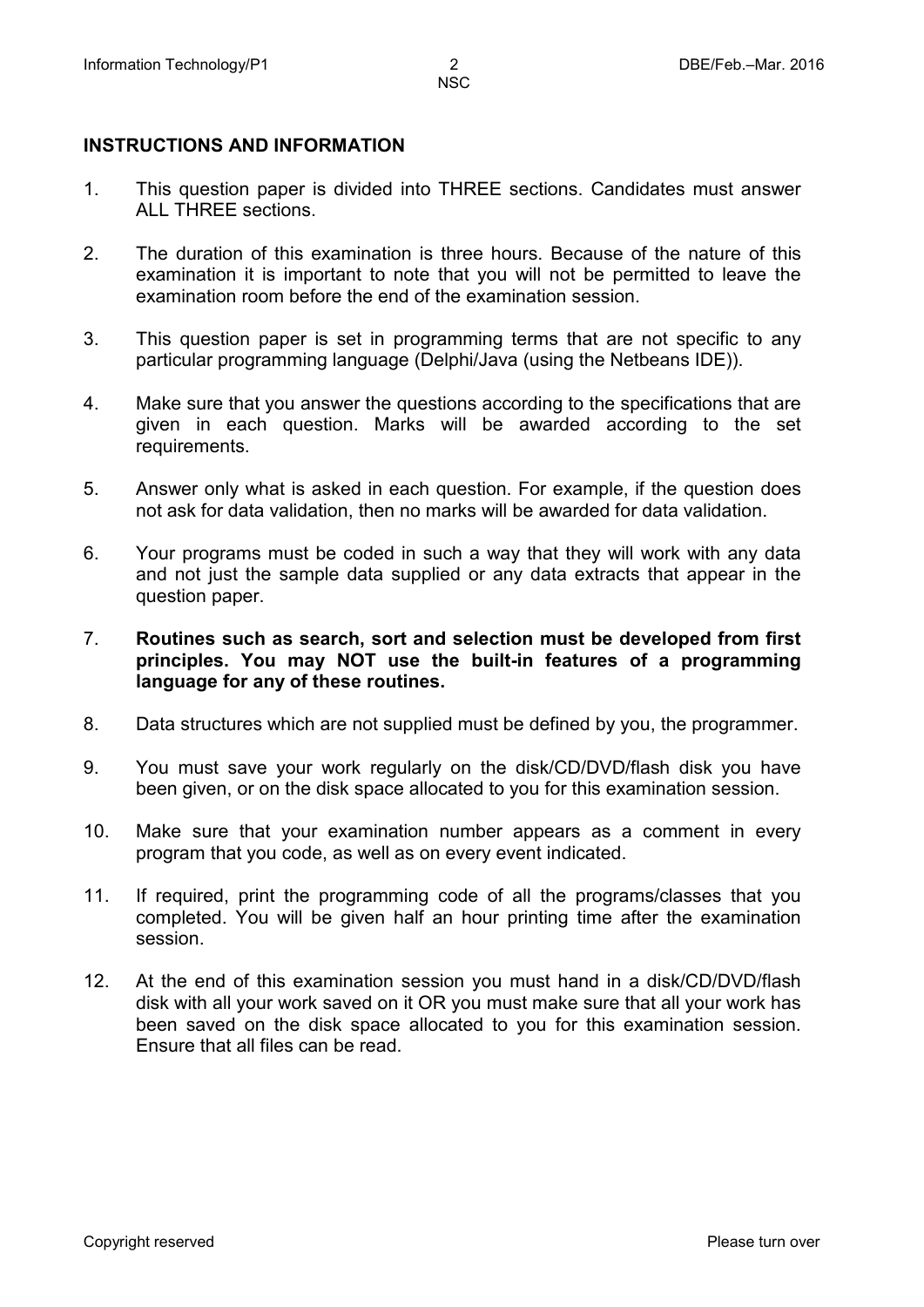13. The files that you need to complete this question paper have been given to you on a disk/CD/DVD/flash disk or on the disk space allocated to you. The files are provided in the form of password-protected executable files.

#### **NOTE:**

- Delphi candidates must use the file **DelphiDataENGMarch2016.exe**.
- Java candidates must use the file **JavaDataENGMarch2016.exe**.

Do the following:

- Double click on the password-protected executable file.
- Click on the extract button.
- Enter the following password: **MountainP\$%#**

Once extracted, the following list of files will be available in the folder **DelphiDataENGMarch2016/JavaDataENGMarch2016**:

### **Delphi files Java (Netbeans) files**

#### **Question1: Question1:**

Question1P.dpr Question1P.res Question1U.dfm Question1U.pas

Question1.form Question1.java

Gamkaskloof Pass.jpg MountainPassU.pas NoMap.jpg Prince Alfred Pass.jpg Question2P.dpr Question2P.res Question2U.dfm Question2U.pas

Q3Data.txt Question3P.dpr Question3P.res Question3U.dfm Question3U.pas

#### **Question2: Question2:**

Gamkaskloof Pass.jpg MountainPass.java NoMap.jpg Prince Alfred Pass.jpg Question2.form Question2.java

#### **Question3: Question3:**

Q3Data.txt Question3.form Question3.java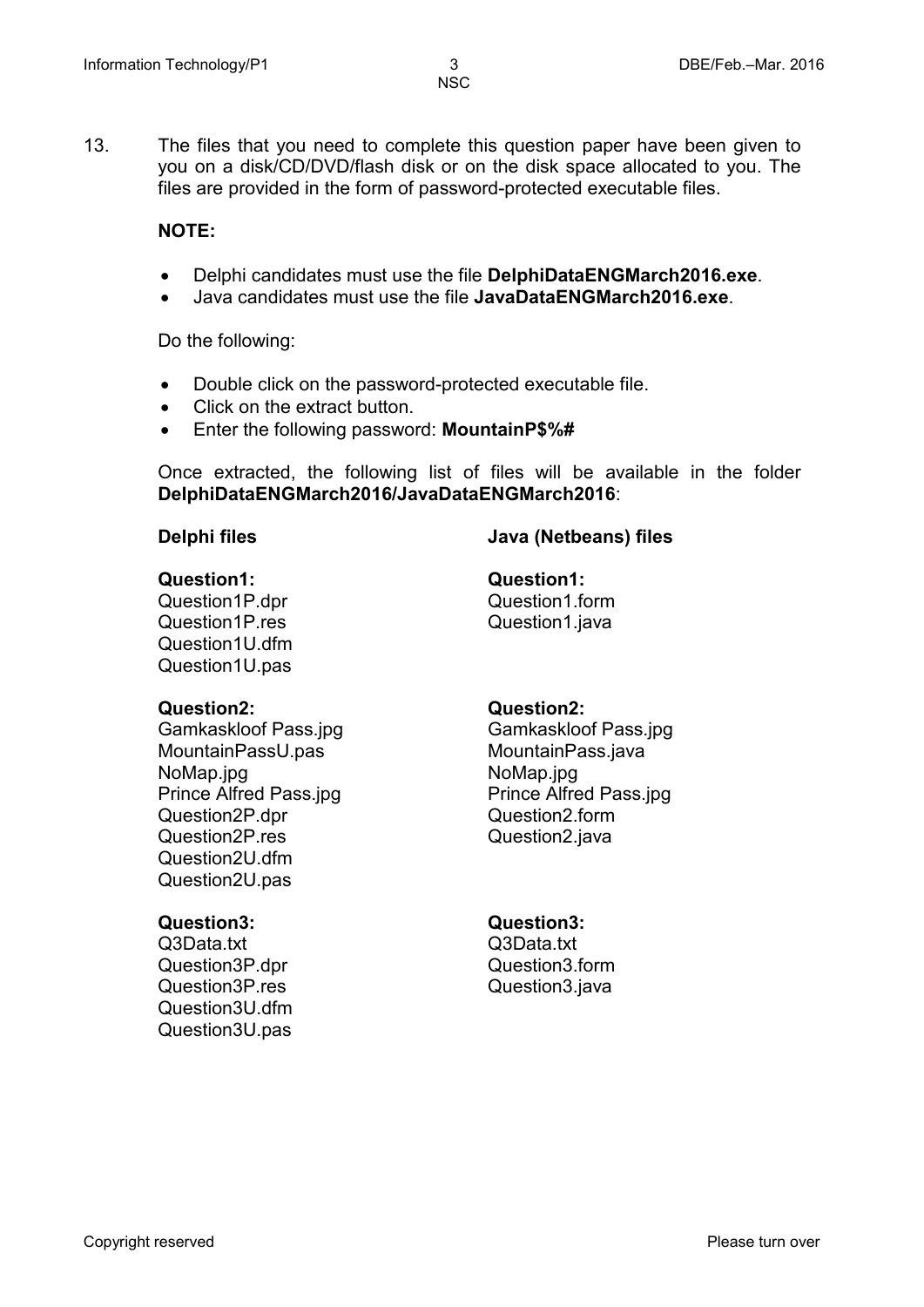### **SCENARIO**

South Africa is considered to be one of the most scenic countries in the world and attract many tourists to local holiday destinations and internationally acclaimed mountain passes. Software programs are being designed to assist with the administration of tourists.

#### **SECTION A**

#### **QUESTION 1: GENERAL PROGRAMMING SKILLS**

A variety of aspects concerning mountain passes and holiday destinations are dealt with in this question.

#### **INSTRUCTIONS:**

| Delphi programmers                                                                                          |           | Java programmers                                                                                                    |
|-------------------------------------------------------------------------------------------------------------|-----------|---------------------------------------------------------------------------------------------------------------------|
| The project Question1 is provided in<br>the DelphiDataENGMarch2016<br>folder.                               |           | The project Question1 is provided in<br>the JavaDataENGMarch2016 folder.                                            |
| Open the incomplete project file<br>Question1P.dpr in the Question1<br>folder.                              | $\bullet$ | Open the incomplete class<br>Question1.java contained in the<br>folders Source Packages (src),<br>Question1Package. |
| Add your examination number as a<br>comment in the first line of the main<br>form unit Question1U.pas file. | ٠         | Add your examination number as a<br>comment in the first line of the class<br>Question1.java.                       |

Do the following:

• Compile and execute the program. The GUI displays five sections labelled QUESTION 1.1 to QUESTION 1.5. The program currently has no functionality. An example of the GUI is given on the next page: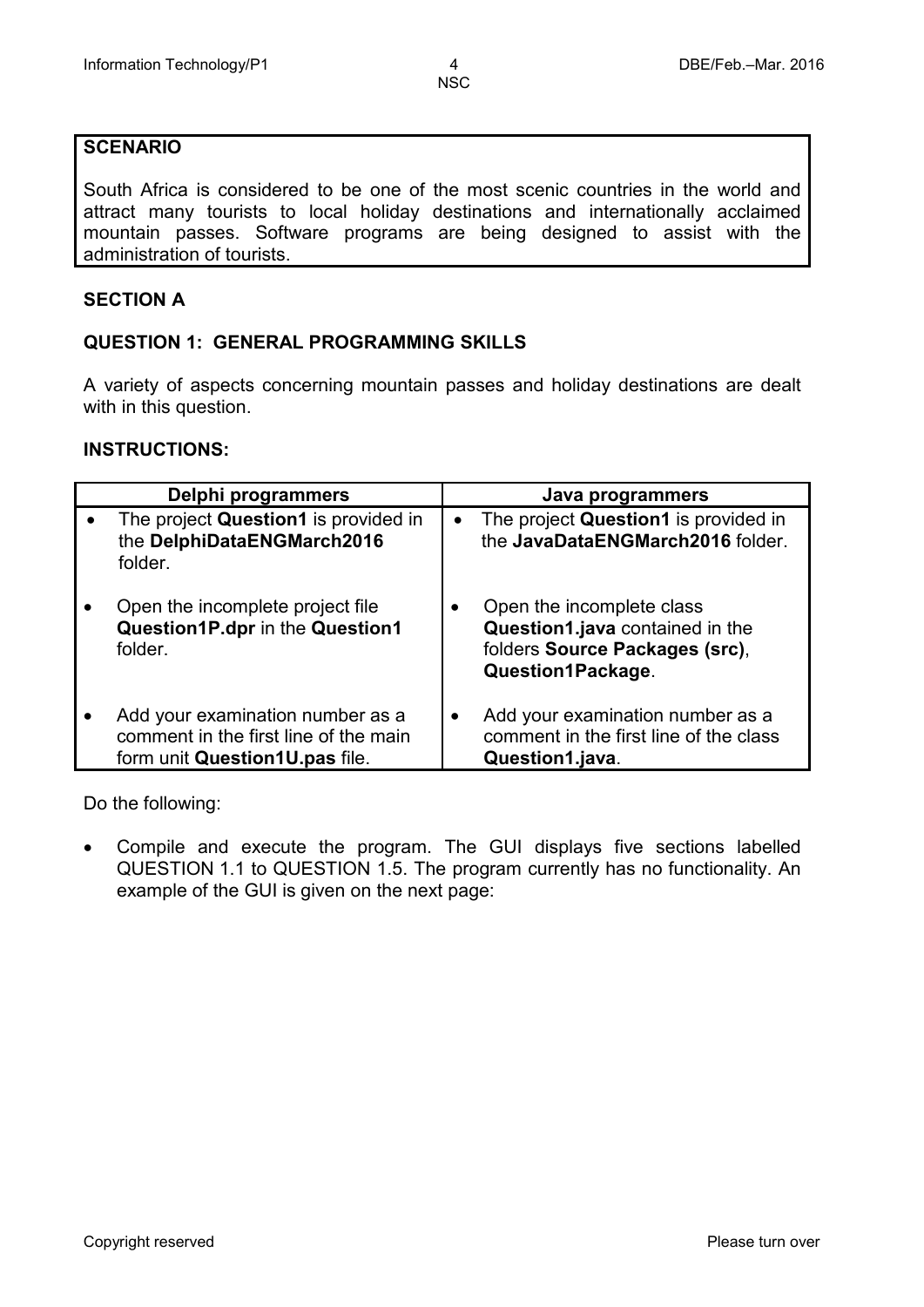| Question 1.1                                   | Question 1.4                                                                                      |                                      |
|------------------------------------------------|---------------------------------------------------------------------------------------------------|--------------------------------------|
| Distance of mountain pass in miles 145.87      | Type of accommodation<br>▼                                                                        | Number of people                     |
| Question 1.1                                   |                                                                                                   |                                      |
| Output                                         | $\blacksquare$ Wi-Fi                                                                              | Payment options<br>Cash              |
| Question 1.2                                   | Question 1.4                                                                                      | Card                                 |
| Height of mountain pass in metres              | Payment per night                                                                                 |                                      |
| Temperature change from 1000 m<br>Question 1.2 | Question 1.5<br><b>Transaction number</b><br><b>Prizes</b><br>No prize<br>Question 1.5<br>T-shirt | Lunch voucher<br><b>Tour voucher</b> |
| Question 1.3                                   |                                                                                                   | Water bottle                         |
| Question 1.3                                   |                                                                                                   |                                      |
| Lowest mountain pass(es)                       |                                                                                                   |                                      |
|                                                |                                                                                                   |                                      |

- Complete the code for each section of QUESTION 1 as described in QUESTION 1.1 to QUESTION 1.5 below.
- 1.1 Distances are displayed in miles on some road maps. The user is required to enter the total distance of a mountain pass in miles.

Write code to convert the distance entered in miles to kilometres. Display the converted value and unit (km) in the provided output component.

**NOTE:** 1 mile = 1,6 kilometres

Example of output:

| Distance of mountain pass in miles 145.87 |                  |  |  |
|-------------------------------------------|------------------|--|--|
| Question 1.1                              |                  |  |  |
|                                           | Output 233.39 km |  |  |

(3)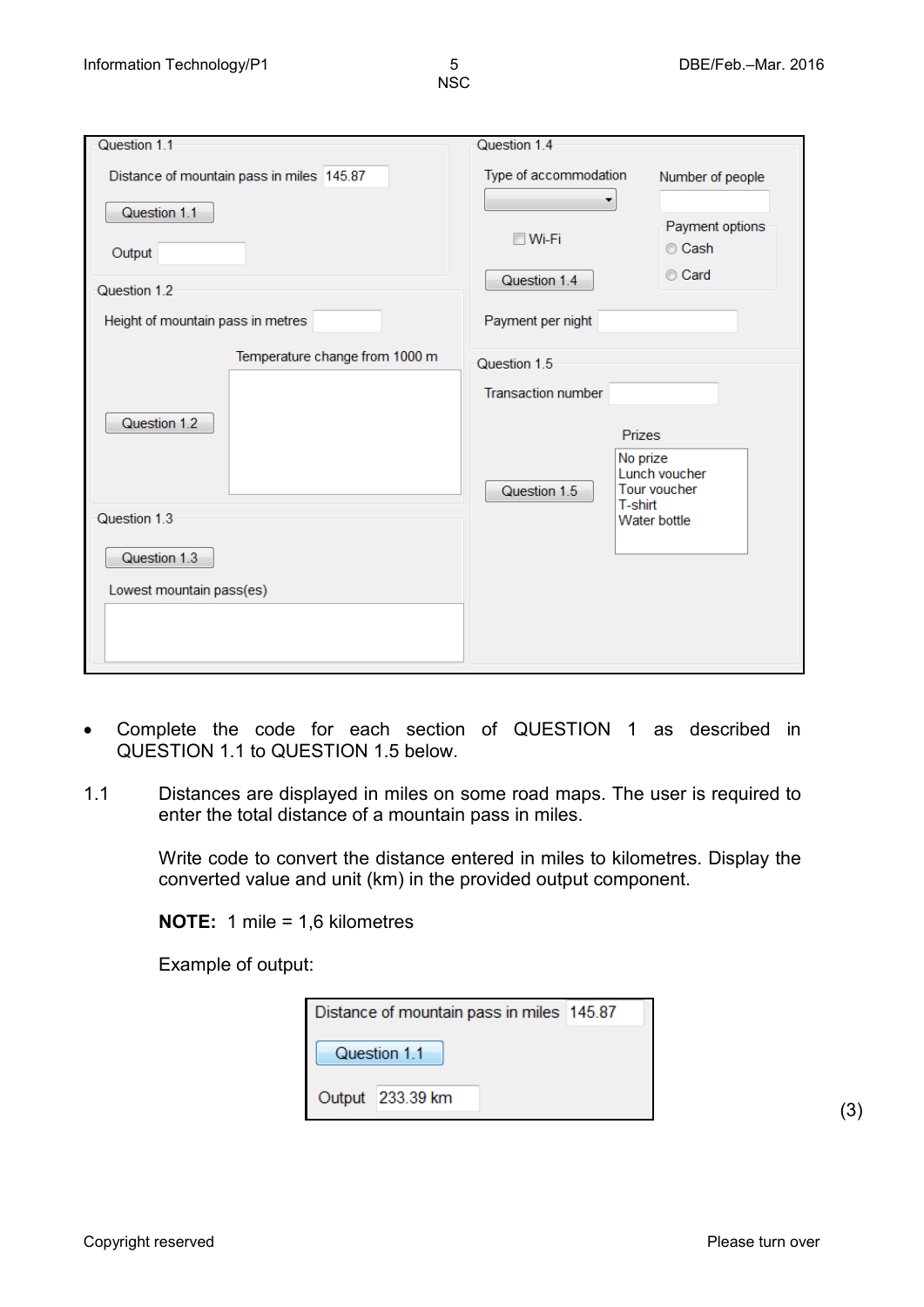1.2 Many tourists are interested in the decrease in temperature while travelling up a mountain pass. The user is required to enter the height of the mountain pass in metres. The temperature at the 1 000 metre mark on the mountain pass is 18 °C. The temperature decreases by 1 °C for every 100 m increase in the height of the mountain pass.

> **NOTE:** The height of the mountain pass that you enter must be higher than or equal to 1 000 m.

Write code to do the following:

- Obtain the height of the mountain pass from the text box.
- Validate the value entered as follows:
	- $\circ$  If the value is less than 1 000, display a suitable message, clear the text box and set the focus to the text box.
	- o If the value is greater than or equal to 1 000, calculate and display the temperature for every 100 m travelled above 1 000 m up the mountain pass to the nearest 100 m below the top of the pass.

Example of output if the height of the pass is 1 685 m:

| Height of mountain pass in metres 1685 |               |             |  |  |
|----------------------------------------|---------------|-------------|--|--|
| Temperature change from 1000 m         |               |             |  |  |
|                                        | <b>Metres</b> | Temperature |  |  |
|                                        | 1000          | 18          |  |  |
|                                        | 1100          | 17          |  |  |
| Question 1.2                           | 1200          | 16          |  |  |
|                                        | 1300          | 15          |  |  |
|                                        | 1400          | 14          |  |  |
|                                        | 1500          | 13          |  |  |
|                                        | 1600          | 12          |  |  |

1.3 Some tourists want to travel up the lowest mountain pass. Two parallel arrays are provided. The array named **arrPassNames** contains the names of mountain passes while the array named **arrPassHeights** contains the heights of the mountain passes contained in the **arrPassNames** array.

Write code to determine the name of the mountain pass with the lowest height.

**NOTE:** You will be penalised for using fixed values in your code to indicate the number of elements in the arrays. Although the arrays are provided and the number of elements is known, an appropriate built-in function/method must be used to determine the number of elements in the arrays.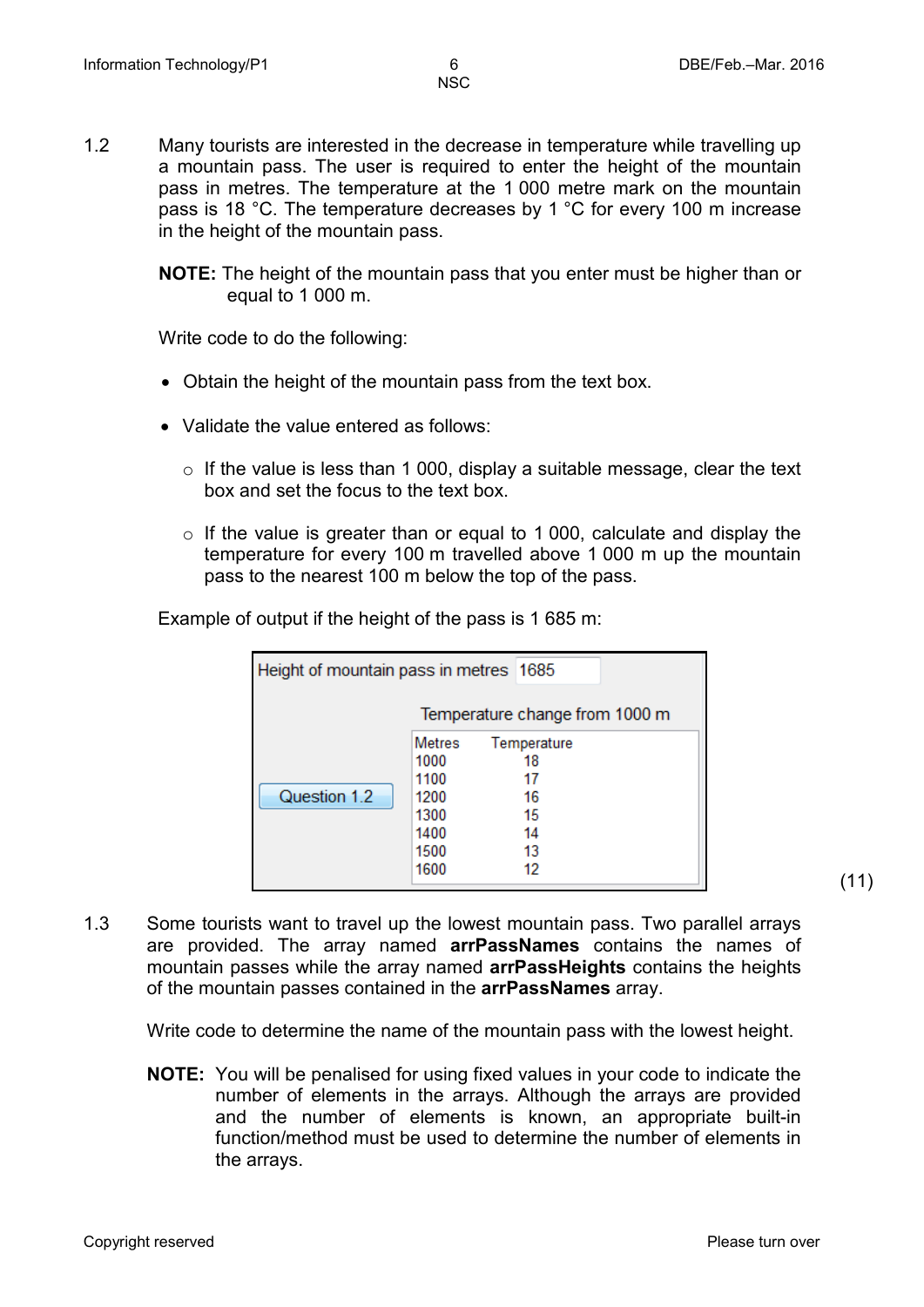Example of output:

Lowest mountain pass(es) The lowest mountain pass is Baviaanskloof Pass. The height of the mountain pass is 986.0 m.

(6)

1.4 Tourists can book accommodation close to any of the mountain passes. The types of accommodation available and the price per person per night are given in the table below.

| <b>TYPE OF ACCOMMODATION</b> | <b>PRICE PER PERSON PER NIGHT</b> |
|------------------------------|-----------------------------------|
| <b>Hotel</b>                 | R <sub>1</sub> 200                |
| Bed-and-breakfast            | R <sub>1</sub> 000                |
| Self-catering unit           | R750                              |
| Camping site                 | R300                              |

The price of Wi-Fi is R150 per night.

Write code to do the following:

- Obtain the type of accommodation from the combo box.
- Obtain the number of people who require accommodation for this booking from the text box.
- Determine whether the check box control for access to Wi-Fi has been selected.
- Determine the cost per night according to the values entered by the user and the values from the table above.
- Payment options:
	- o If the user selects the 'Cash' option, display the payment per night, in currency format with TWO decimal places, in the text box provided.
	- o If the user selects the 'Card' option, do the following:
		- Use a dialog box to insert the card number.
		- Do the following TWO tests to ensure that the card number is valid:
			- − Ensure that the card number consists of 9 digits.
			- − Ensure that the card number consists of only digits.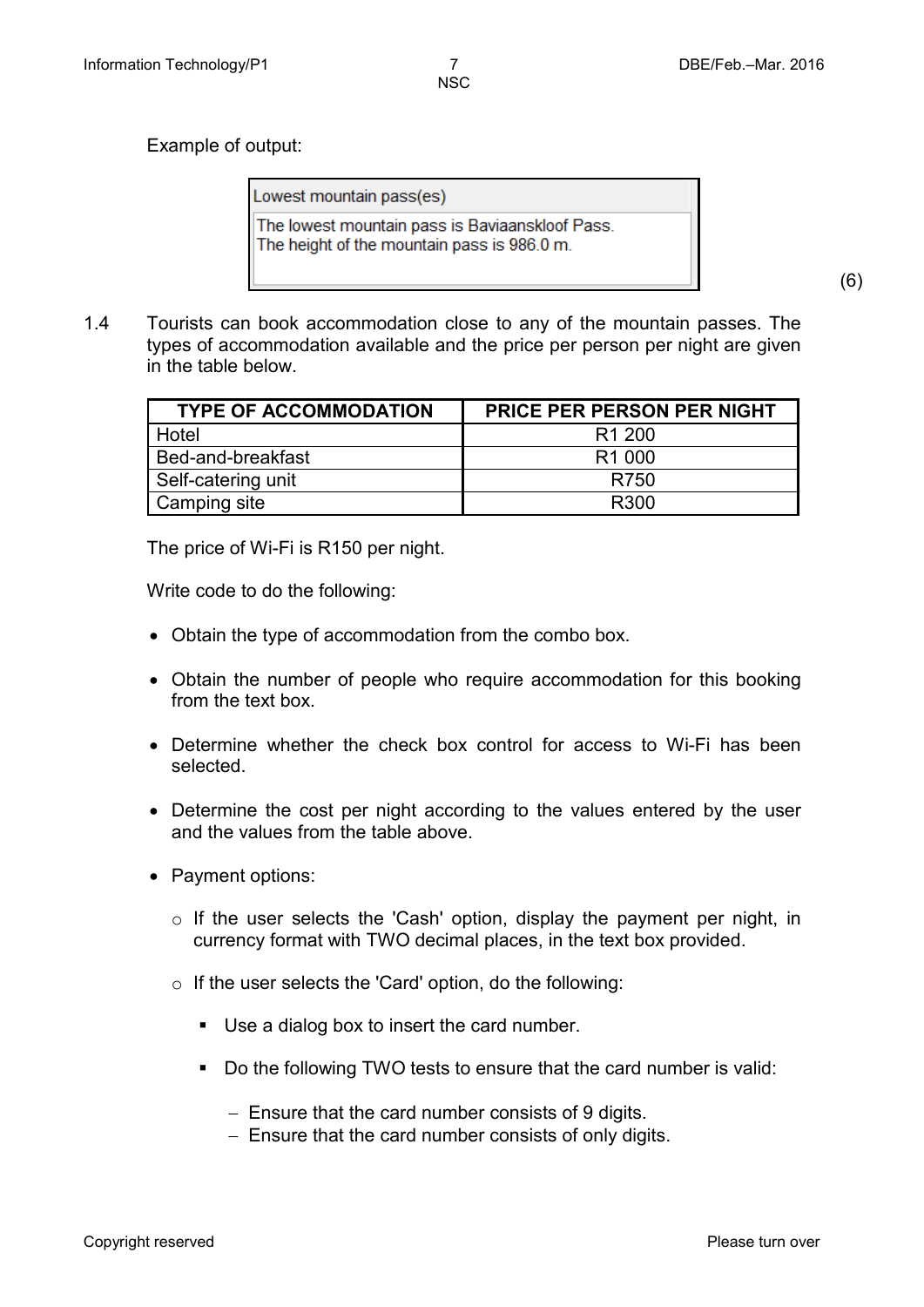- $\blacksquare$  If the card number is valid:
	- Add a card charge of 3% to the cost.
	- Display the payment per night in the text box provided.
- $\blacksquare$  If the card number is NOT valid:
	- Use a dialog box to display a message that the card number is invalid.
	- Set the radio button to the 'Cash' option.
	- Display the cash price as the payment per night.

Example of the payment per night for the data shown in the screenshot below:

| Type of accommodation        | Number of people          |  |
|------------------------------|---------------------------|--|
| Self-catering unit           |                           |  |
| l⊽ Wi-Fi                     | Payment options<br>⊚ Cash |  |
| Question 1.4                 | iiio Card                 |  |
| Payment per night R 3 150.00 |                           |  |

Example of the payment per night for the data as shown in the screenshot below. The valid card number 789674556 has been entered in the dialog box.

| Type of accommodation<br>Hotel | Number of people<br>5     |  |
|--------------------------------|---------------------------|--|
| l⊽ Wi-Fi                       | Payment options<br>© Cash |  |
| Question 1.4                   | ◉ Card                    |  |
| Payment per night R 6 334.50   |                           |  |

(19)

1.5 Toll fees, which are used to maintain the mountain passes, have to be paid on mountain pass routes. The company maintaining the mountain passes is running a promotion to attract tourists to travel along the mountain passes. Each toll gate receipt has a unique transaction number. The company uses these numbers to give away prizes. The list box provided contains the prizes.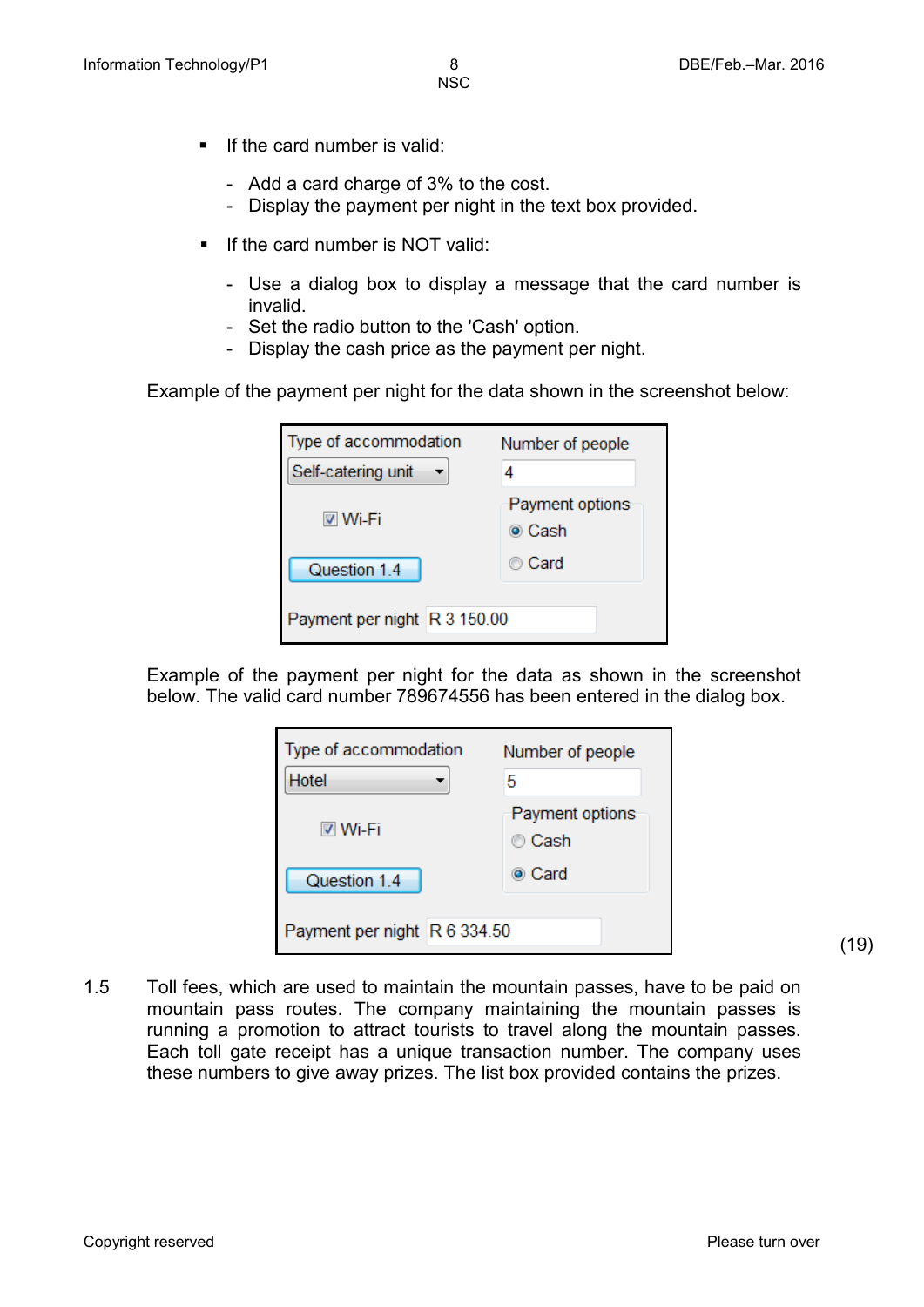The user is required to enter the transaction number that appears on a toll gate receipt.

The following criteria are used to determine prize winners:

- If the transaction number is a prime number the person will receive a prize which is randomly selected from the prizes in the given list box.
- If the transaction number is a NOT a prime number the user will NOT receive a prize.

Use the algorithm provided below to code the solution.

Algorithm:

- 1. Obtain the transaction number from the text box.
- 2. Determine whether the transaction number is a prime number. (A prime number is a number with only TWO factors, namely 1 and the number itself.)
- 3. If the transaction number is a prime number, do the following:
	- 3.1 Generate a random number in the range 1 to 4 (including 1 and 4). The random number indicates the index of the prize in the list box, which is the prize that will be allocated to the winner.
	- 3.2 Choose the randomly generated index in the list box in order to highlight the prize.
- 4. If the transaction number is a NOT prime number, select the 'No prize' option in the list box.

Example of output for transaction number 56284, which is NOT a prime number:

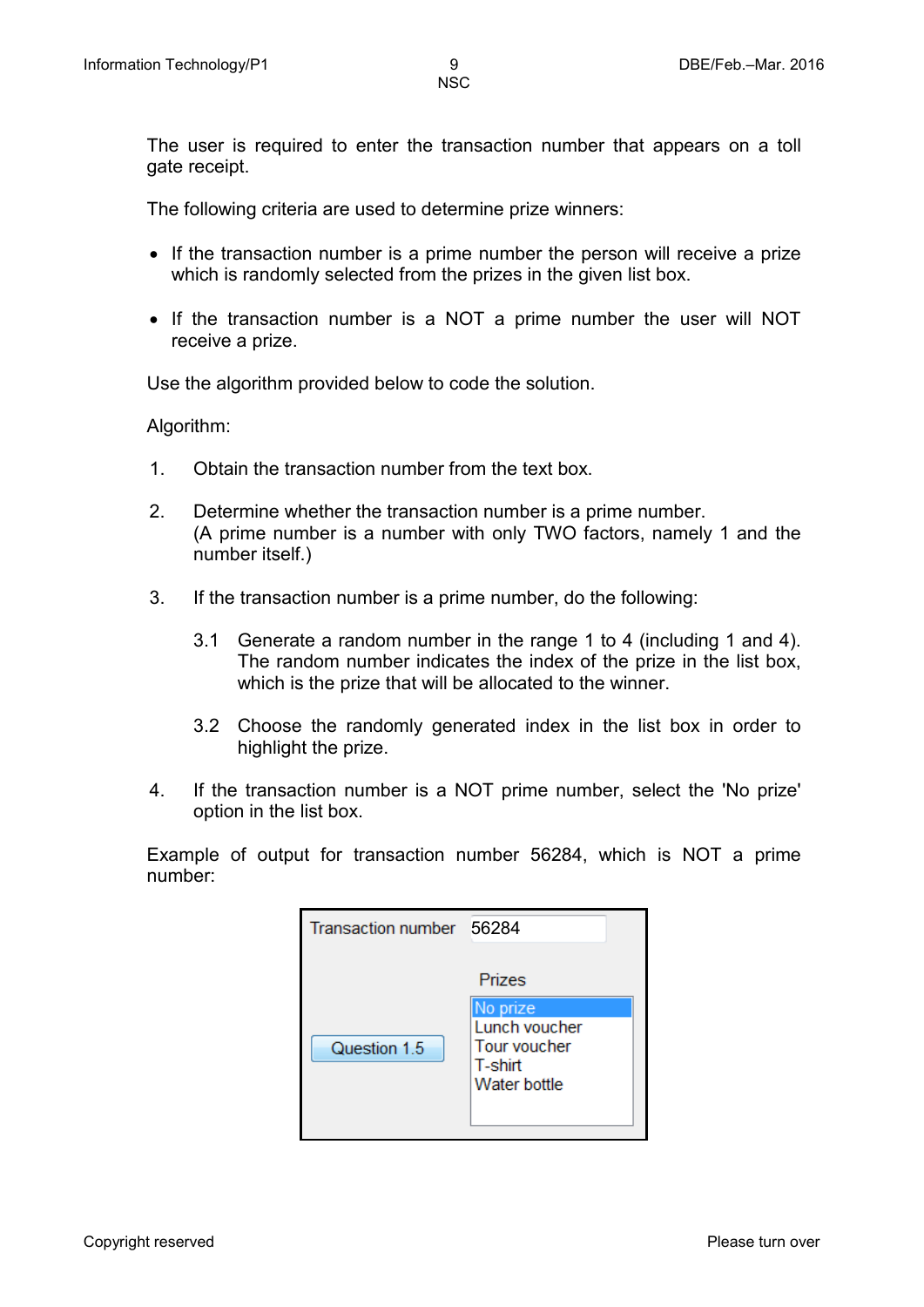Example of output for transaction number 13711, which is a prime number, and 2 as the randomly generated number:

| <b>Transaction number</b> | 13711                                   |
|---------------------------|-----------------------------------------|
|                           | Prizes                                  |
|                           | No prize<br>Lunch voucher               |
| Question 1.5              | Tour voucher<br>T-shirt<br>Water bottle |
|                           |                                         |

**NOTE:** Due to the nature of the random function/method the output generated by your project/program may differ from the example above. (9)

- Enter your examination number as a comment in the first line of the program file.
- Save your program.
- A printout of the code may be required.

### **TOTAL SECTION A: 48**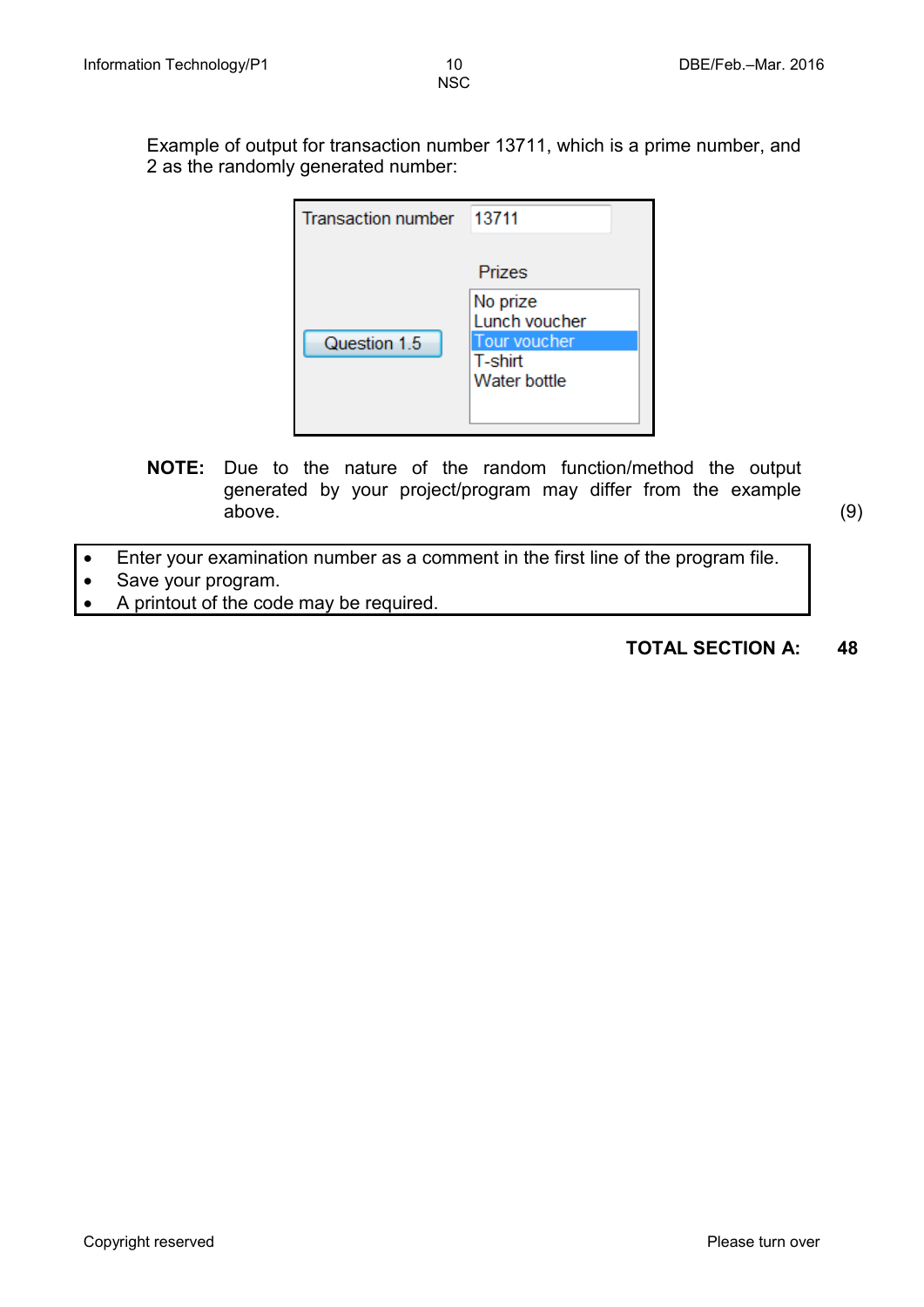#### **SECTION B**

#### **QUESTION 2: OBJECT-ORIENTATED PROGRAMMING**

A group of mountain passes has been selected to determine specific statistics, such as the number of travellers, fines received by travellers and details about the danger levels of the mountain passes.

#### **INSTRUCTIONS:**

| Delphi programmers                                                                                                                      | Java programmers                                                                                                                     |
|-----------------------------------------------------------------------------------------------------------------------------------------|--------------------------------------------------------------------------------------------------------------------------------------|
| The project Question2, provided in<br>the DelphiDataENGMarch2016<br>folder, contains:                                                   | The project Question2, provided in<br>the JavaDataENGMarch2016 folder,<br>contains:                                                  |
| $\circ$ A main form unit Question2U.pas<br>$\circ$ An incomplete unit file<br><b>MountainPassU.pas</b>                                  | $\circ$ A GUI class file Question2.java<br>$\circ$ An incomplete object class file<br>MountainPass.java                              |
| Open the incomplete project file<br>Question2P.dpr and the class unit file<br>MountainPassU.pas in the<br>Question <sub>2</sub> folder. | Open the incomplete classes<br>Question2.java and<br>MountainPass.java in the folders<br>Source Packages (src),<br>Question2Package. |
| Add your examination number as a<br>comment in the first line of both files<br>Question2U.pas and<br>MountainPassU.pas.                 | Add your examination number as a<br>comment in the first line of both<br>classes Question2.java and<br>MountainPass.java.            |

Do the following:

- Complete the code for each section of QUESTION 2 as described in QUESTION 2.1 and QUESTION 2.2 below.
- 2.1 An object class called **TMountainPass/MountainPass** with some methods has been provided.

Complete the code in the given class (**TMountainPass/MountainPass**) as described in QUESTION 2.1.1 to QUESTION 2.1.6.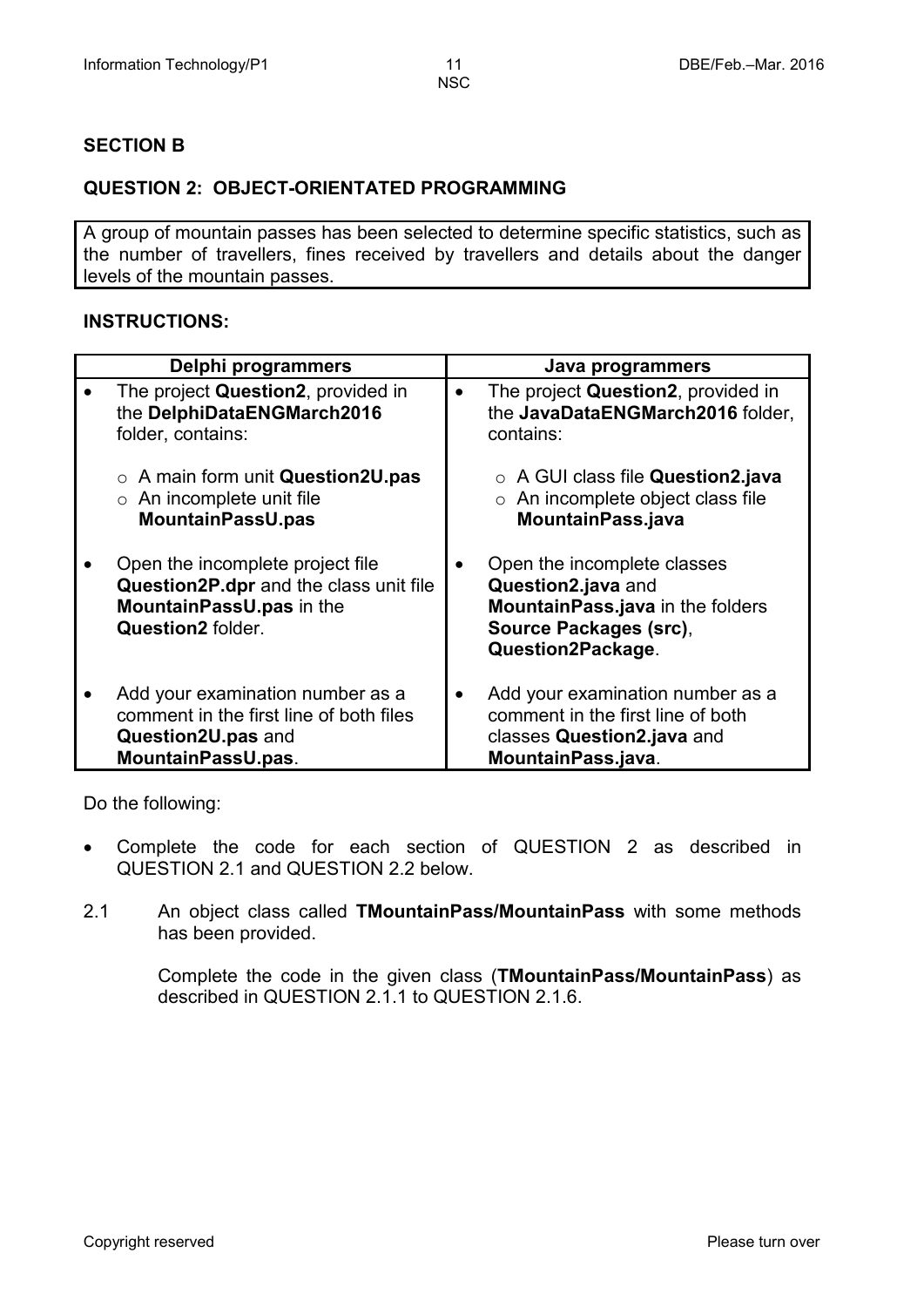The given attributes of the class **TMountainPass/MountainPass** are described in the table below.

|               | <b>NAMES OF ATTRIBUTES</b> | <b>DESCRIPTION</b>                                                                     |
|---------------|----------------------------|----------------------------------------------------------------------------------------|
| <b>Delphi</b> | Java                       |                                                                                        |
| fName         | name                       | The name of the mountain pass                                                          |
| fDistance     | distance                   | Distance in kilometres                                                                 |
| fDangerLevel  | dangerLevel                | Low/Medium/High                                                                        |
| fGradient     | gradient                   | The gradient of the steepest part of<br>the pass in degrees, for example<br>25 degrees |

2.1.1 Write code for a constructor method that receives the name of a mountain pass, the distance of the pass in kilometres, the danger level and the gradient of the pass as parameters.

Use the parameters to initialise the attributes of the object class. (2)

2.1.2 Write a mutator method named **setDangerLevel** that updates the **fDangerLevel/dangerLevel** attribute to the danger level received as a parameter. (2)

2.1.3 Write a method named **calculateFine** that receives the time it took the tourist to travel up the mountain pass **in minutes** and the speed limit applicable to this mountain pass in **kilometres per hour** as parameters. The method must calculate the average speed that was travelled and determine whether the speed limit was exceeded. Return a value of zero if the speed limit was NOT exceeded. If the speed limit was exceeded, calculate and return the fine to be paid.

The fine is determined as follows:

- If the average speed exceeds the speed limit by less than 10 km/h, the fine is zero.
- If the average speed exceeds the speed limit by exactly 10 km/hour, then the basic fine is R500,00.
- If the average speed exceeds the speed limit by more than 10 km/h, an additional R100 is added to the basic fine of R500,00 for every 3 km/h or part thereof that the speed limit was exceeded by more than 10 km/h.

**NOTE:** Average speed in km/h =  $\frac{\text{distance in kilometers}}{\text{time in hours}}$ 

Examples on how to calculate fines are given on the next page.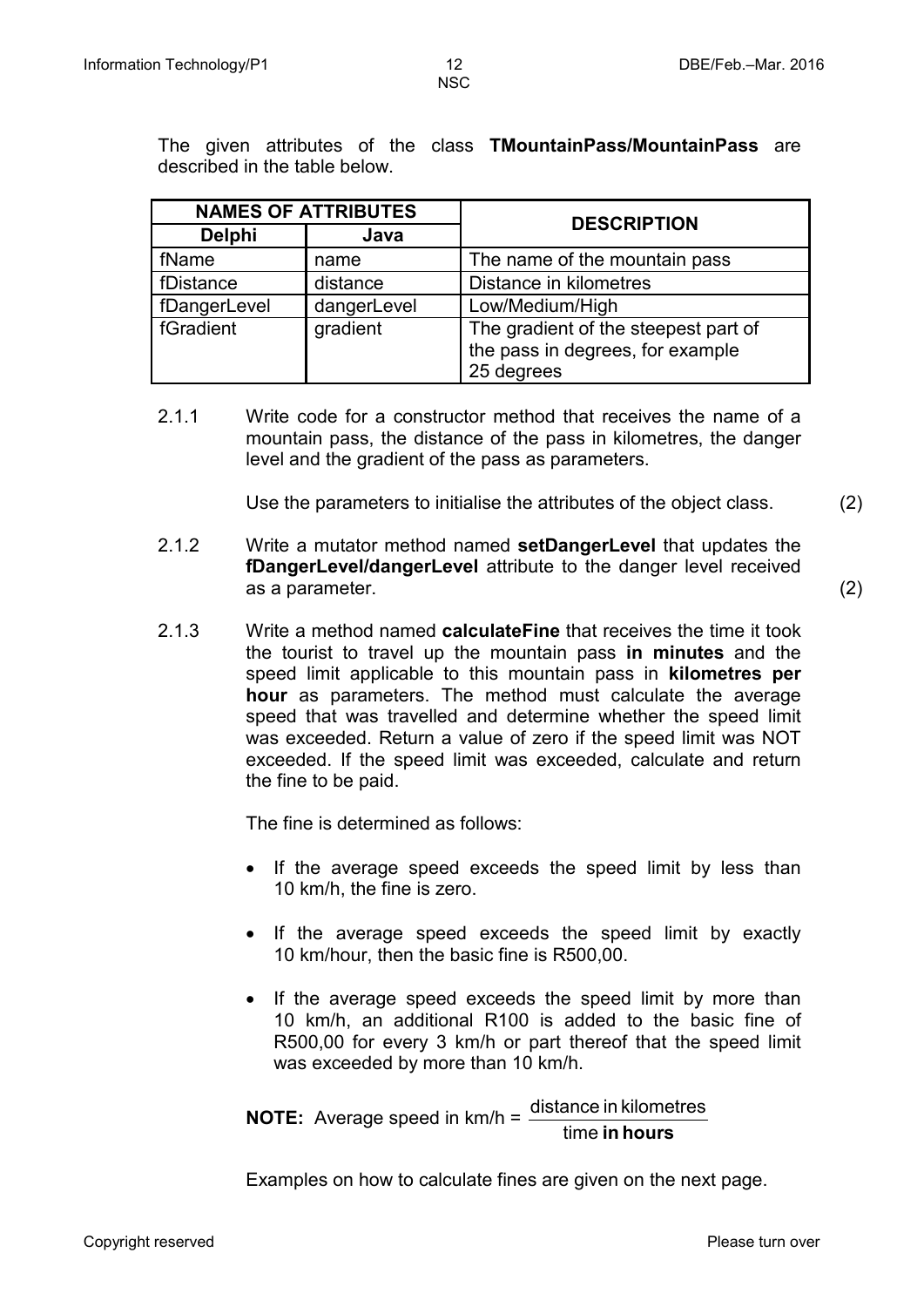Example 1:

Speed limit = 80 km/h Average speed travelled = 96 km/h Calculating the fine: R500,00 (for exceeding the speed limit by 10 km/h) +  $(2 \times R100.00)$  for the additional 6 km/h by which the average speed travelled exceeded the 10 km/h range) Fine = R700,00

Example 2:

Speed limit = 60 km/h Average speed travelled = 83 km/h  $Fine = R1 000,00$  (13)

- 2.1.4 Write a method named **suggestedDangerLevel** that receives the average rainfall on the pass over the previous seven days as a parameter. The method returns a suggested danger level (Low/Medium/High) using the following criteria:
	- If the average rainfall is equal to or more than 10 mm and the maximum gradient of the pass exceeds 10 degrees, it is suggested that the present danger level be increased to the next danger level.
		- Example: If the danger level is currently 'Low' it will be suggested that the danger level must be raised to 'Medium'.
	- If an increase is not necessary or the level is already 'High', the present danger level must be returned as the suggested level. (8)

#### 2.2 **Data and GUI:**

The following data is supplied:

- The road maps of some of the mountain passes have been saved as .jpg files. The format of the file name for the maps is **<Name of the mountain pass>.jpg**.
- A two-dimensional array named **arrRain** contains the rainfall that was measured over a period of seven days for the three mountain passes listed in the GUI.

The following GUI allows the user to select one of three mountain passes (on the next page):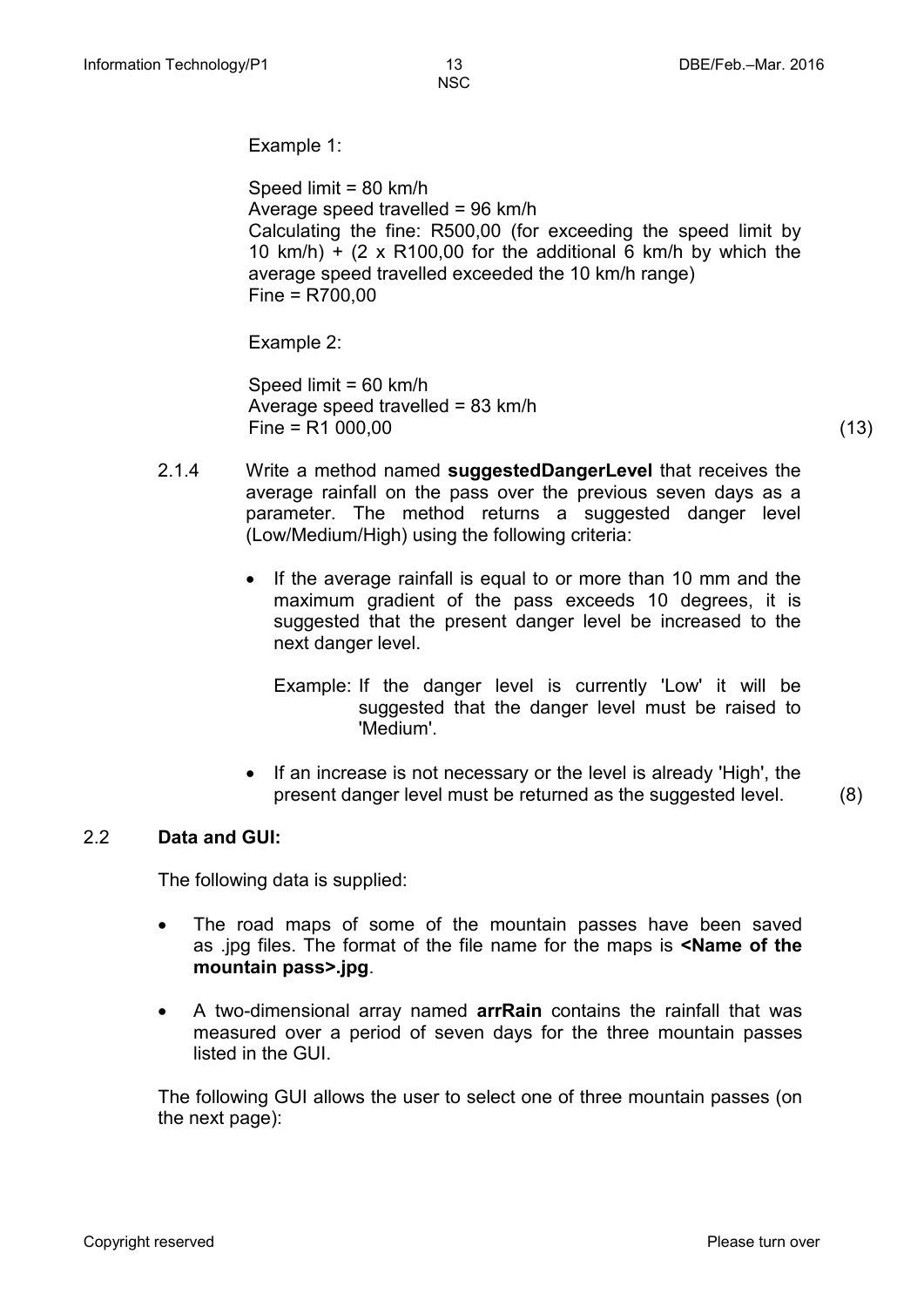| $\sqsubset$ Select a mountain pass |                |
|------------------------------------|----------------|
| <b>C</b> Baviaanskloof Pass        |                |
| <b>C</b> Gamkaskloof Pass          | Question 2.2.1 |
| <b>C</b> Prince Alfred Pass        |                |

Complete the code for the buttons in the main form unit (Delphi)/GUI class (Java) as described in QUESTION 2.2.1 to QUESTION 2.2.4 below.

#### 2.2.1 **Button [Question 2.2.1]**

Write code to do the following:

- Determine the selected mountain pass from the provided radio buttons.
- Request the user to enter the distance, danger level and gradient of the selected mountain pass from the keyboard, using dialog boxes.
- Instantiate the **mountain pass** object. A variable for the object has been globally declared.
- Display a message to indicate that the object has been instantiated. (7)

#### 2.2.2 **Button [Question 2.2.2]**

Write code to do the following:

- Use the accessor methods to display the information about the mountain pass that was entered by the user in the relevant text boxes.
- Test whether the road map file for the instantiated object exists. If the map file exists, replace the **<No map found>** image with the content of the map file in the component provided. Otherwise the **<No map found>** image must remain in the display area.

Example of output and the correct image if the user selected Baviaanskloof Pass (see next page):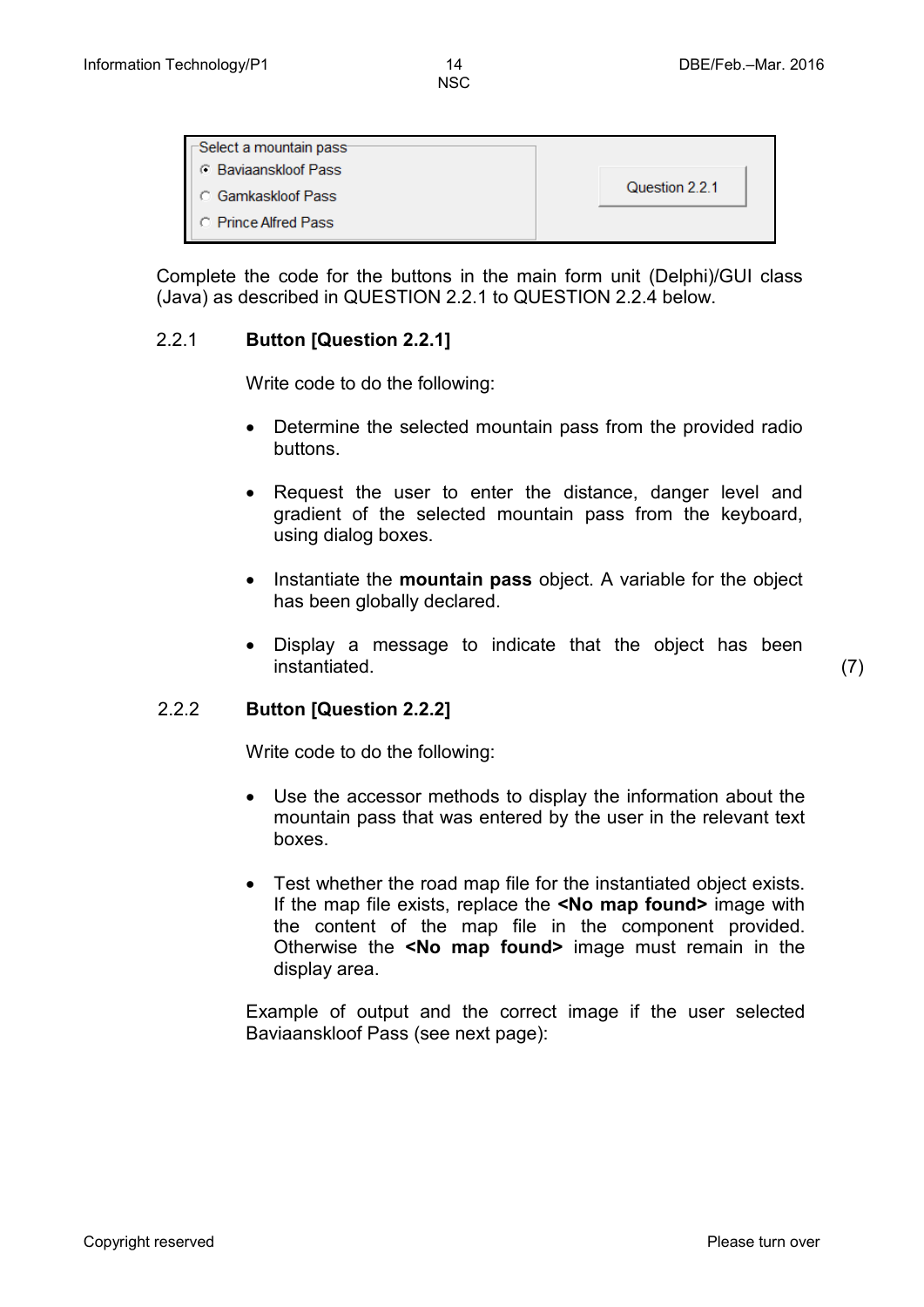| Question 2.2.2  |                           | Road map     |
|-----------------|---------------------------|--------------|
| Mountain pass   | <b>Baviaanskloof Pass</b> |              |
| <b>Distance</b> | 110                       | No map found |
| Danger level    | Medium                    |              |
| Gradient        | 12                        |              |

Example of output and the correct image if the user selected Gamkaskloof Pass:

| Question 2.2.2  |                  | Road map |
|-----------------|------------------|----------|
| Mountain pass   | Gamkaskloof Pass |          |
| <b>Distance</b> | 75               |          |
| Danger level    | Low              |          |
| Gradient        |                  |          |

#### (8)

#### 2.2.3 **Button [Question 2.2.3]**

The user is required to enter the speed limit (in km/h) and the time travelled (in minutes) in the text boxes provided.

Write code to do the following:

- Obtain the speed limit and the time travelled from the text boxes. Use these values as arguments and call the **calculateFine** method that must calculate and return the amount the traveller has to pay as a fine.
- Display the amount that should be paid as a fine, formatted as currency, in the output area.

Example of output for travelling over the Prince Alfred Pass with a distance of 88 km and a speed limit of 80 km/h. The time travelled was 120 minutes.

| Speed limit        | 80 | km/h    | Fine $\vert$ R 0.00 |
|--------------------|----|---------|---------------------|
| Time travelled 120 |    | minutes |                     |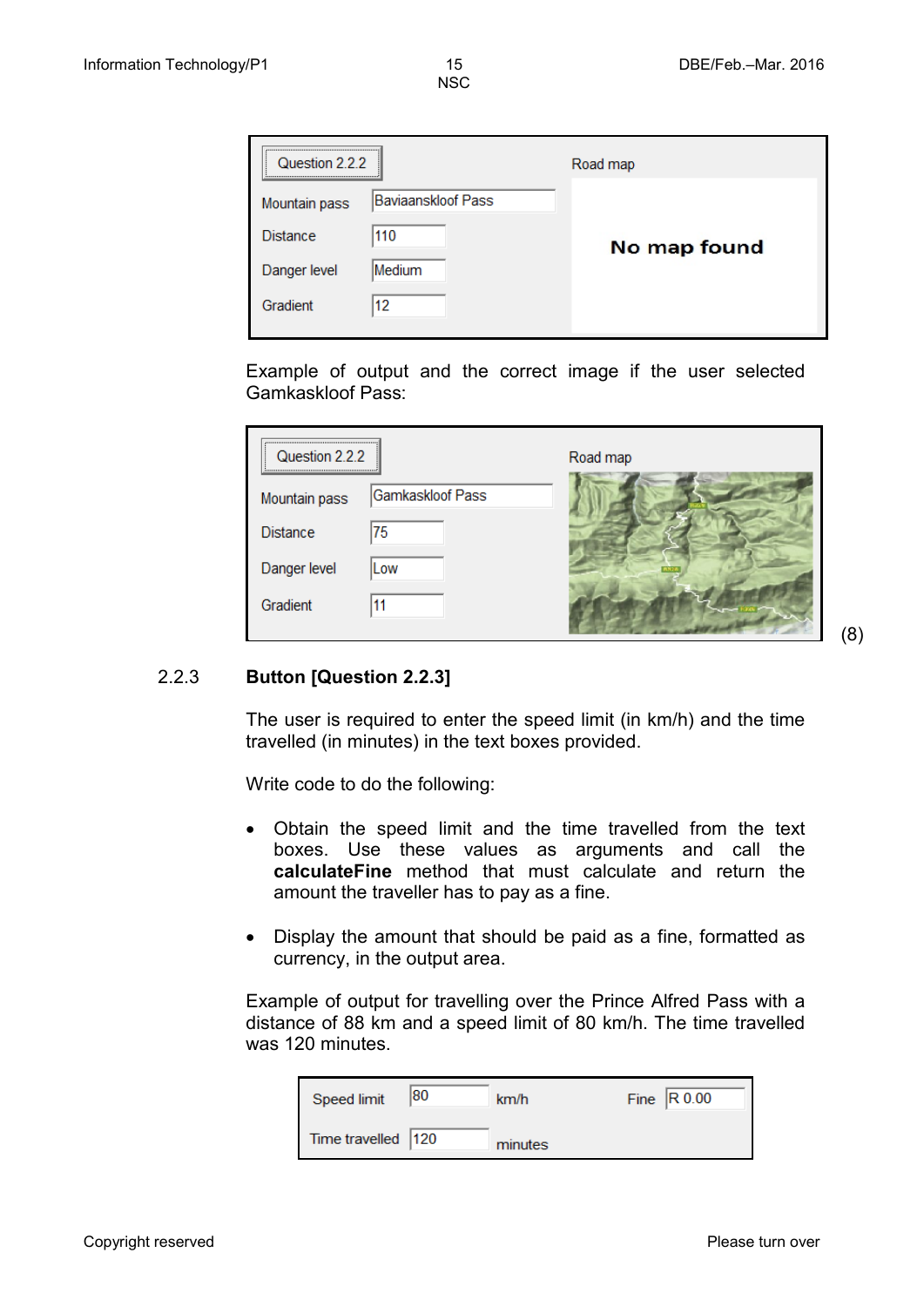(6)

NSC

Example of output for travelling over the Gamkaskloof Pass with a distance of 75 km and a speed limit of 40 km/h. The time travelled was 88 minutes.

| Speed limit       | 40 | km/h    | Fine $\vert$ R 600.00 |
|-------------------|----|---------|-----------------------|
| Time travelled 88 |    | minutes |                       |

#### 2.2.4 **Button [Question 2.2.4]**

A two-dimensional array called **arrRain** contains the rainfall (in millimetres) measured on each of the past 7 days in each of the mountain passes the user could choose from. The row order in the array corresponds to the order of the passes in the supplied radio buttons on the GUI.

| <b>Baviaanskloof:</b> | 0, 23, 13, 1, 2, 0, 14  |
|-----------------------|-------------------------|
| Gamkaskloof:          | 33, 3, 11, 35, 3, 0, 21 |
| <b>Prince Alfred:</b> | 50, 0, 0, 1, 20, 0, 2   |

Write code to do the following:

- Use the **toString** method to display information about the **mountain pass** object in the output area.
- Use the **arrRain** array and calculate the average rainfall for the **mountain pass** object.
- Use the **suggestedDangerLevel** method to obtain the suggested danger level for the pass based on the calculated average rainfall.
- Only if the suggested danger level differs from the present danger level, a dialog box must be used to ask the user whether the danger level should be changed to the suggested level or not. If the user chooses to change the danger level it must be set to the suggested level using the **setDangerLevel** method.
- Display a message in the output area, indicating whether:
	- o No change was suggested
	- o The suggested change was rejected
	- o The danger level was changed

Use the following data to test your program (on the next page):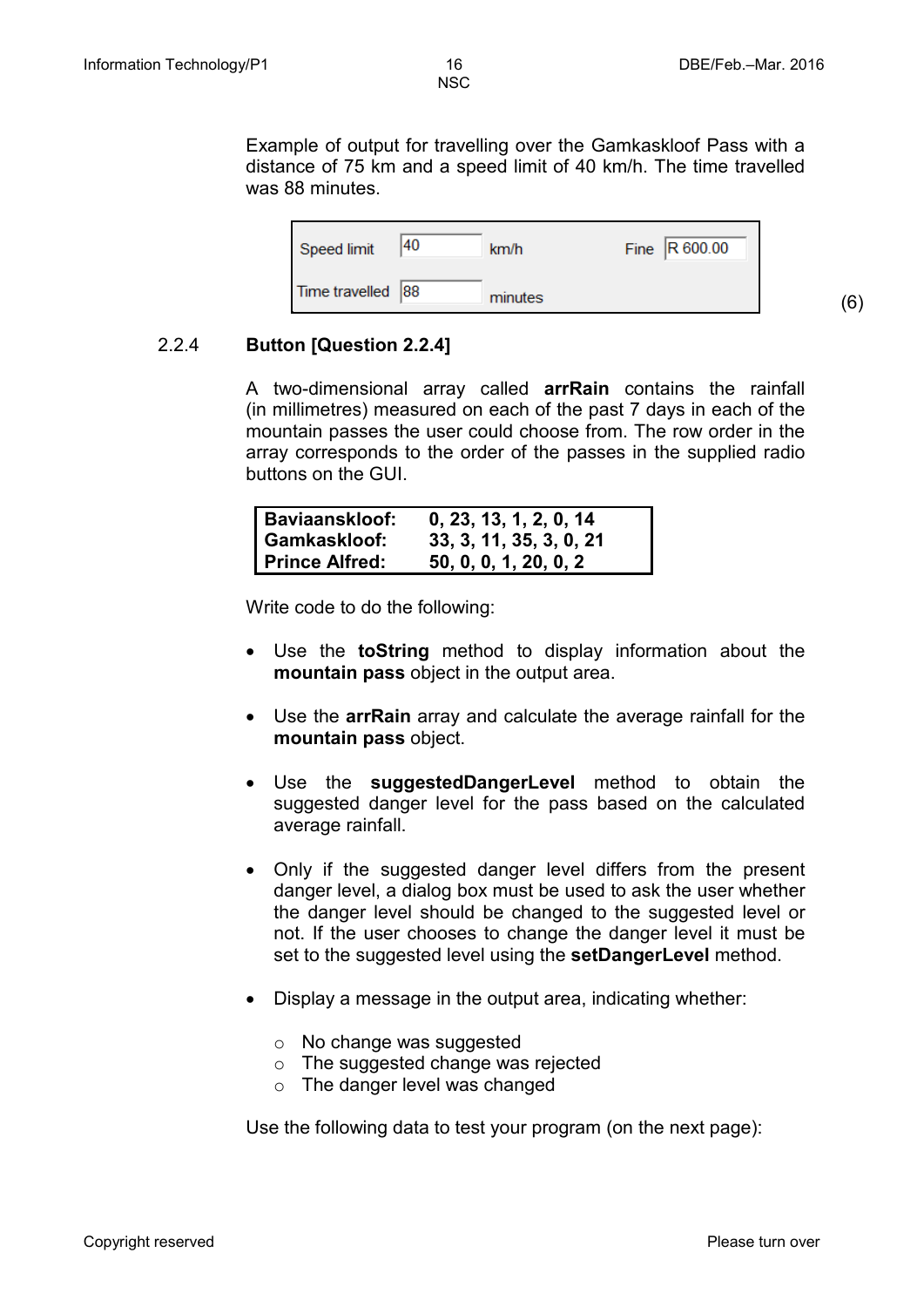|                      | <b>TEST DATA 1</b> | <b>TEST DATA 2</b> | <b>TEST DATA 3</b>   |
|----------------------|--------------------|--------------------|----------------------|
| <b>Mountain pass</b> | Baviaanskloof      | Gamkaskloof        | <b>Prince Alfred</b> |
| Distance in km       | 110                | 75                 | 88                   |
| Danger level         | <b>Medium</b>      | Low                | Medium               |
| <b>Gradient</b>      | イク                 |                    | 15                   |

**NOTE:** The message must indicate the danger level in upper case, as shown in the examples below.

Example of output for the Baviaanskloof Pass:

Baviaanskloof Pass with a maximum gradient of 12 degrees has a danger level rating of Medium. The distance of the pass is 110 km.

No change suggested. Danger level rating remains MEDIUM.

Example of output for the Gamkaskloof Pass if suggestion is rejected:

Gamkaskloof Pass with a maximum gradient of 11 degrees has a danger level rating of Low. The distance of the pass is 75 km.

Suggestion rejected. Danger level rating kept at LOW.

Example of output for the Prince Alfred Pass if suggestion is accepted:

Prince Alfred Pass with a maximum gradient of 15 degrees has a danger level rating of Medium. The distance of the pass is 88 km.

Danger level rating changed to HIGH.

(16)

- Enter your examination number as a comment in the first line of both files containing your code.
- Save your program.
- Print the code of both files that contain your code if printouts are required.

**TOTAL SECTION B: 62**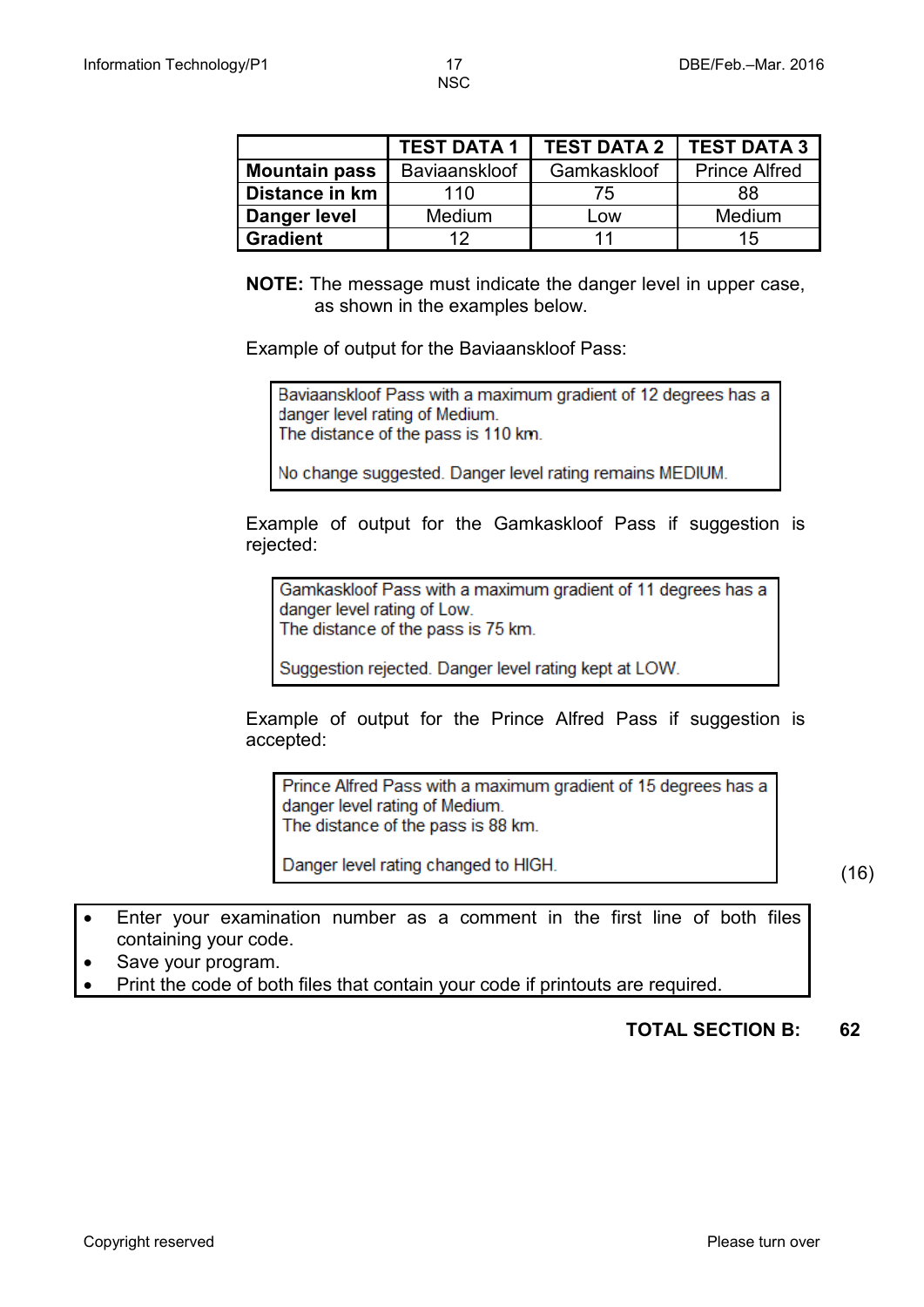#### **SECTION C**

#### **QUESTION 3: PROBLEM-SOLVING PROGRAMMING**

#### **SCENARIO**

Your dad/guardian is planning a holiday in the Eastern Cape where you can drive through various areas. He wants to determine the possible routes between different towns and whether there are mountain passes on these routes. You need to design the necessary software to assist him in this.

#### **INSTRUCTIONS:**

| Delphi programmers                                                             | Java programmers                                                                                              |
|--------------------------------------------------------------------------------|---------------------------------------------------------------------------------------------------------------|
| • The project Question3 is provided in                                         | • The project Question3 is provided in                                                                        |
| the DelphiDataENGMarch2016 folder.                                             | the JavaDataENGMarch2016 folder.                                                                              |
| Open the incomplete project file<br>Question3P.dpr in the Question3<br>folder. | • Open the incomplete class<br>Question3.java contained in the<br>Source Packages (src),<br>Question3Package. |
| • Enter your examination number as a                                           | Enter your examination number as a                                                                            |
| comment in the first line of the main                                          | comment in the first line of the class                                                                        |
| form unit Question3U.pas.                                                      | Question3.java.                                                                                               |

#### **Supplied GUI:**

The supplied GUI contains components for input, an output area and three buttons.

| <b>Route Planner</b>                    |   |                            |                      |
|-----------------------------------------|---|----------------------------|----------------------|
| Town of departure<br><b>Barkly East</b> | ▼ | <b>Destination</b><br>Cala | $\blacktriangledown$ |
|                                         |   |                            |                      |
|                                         |   |                            |                      |
|                                         |   |                            |                      |
| 3.1 Direct routes                       |   | 3.2 All routes             | Close                |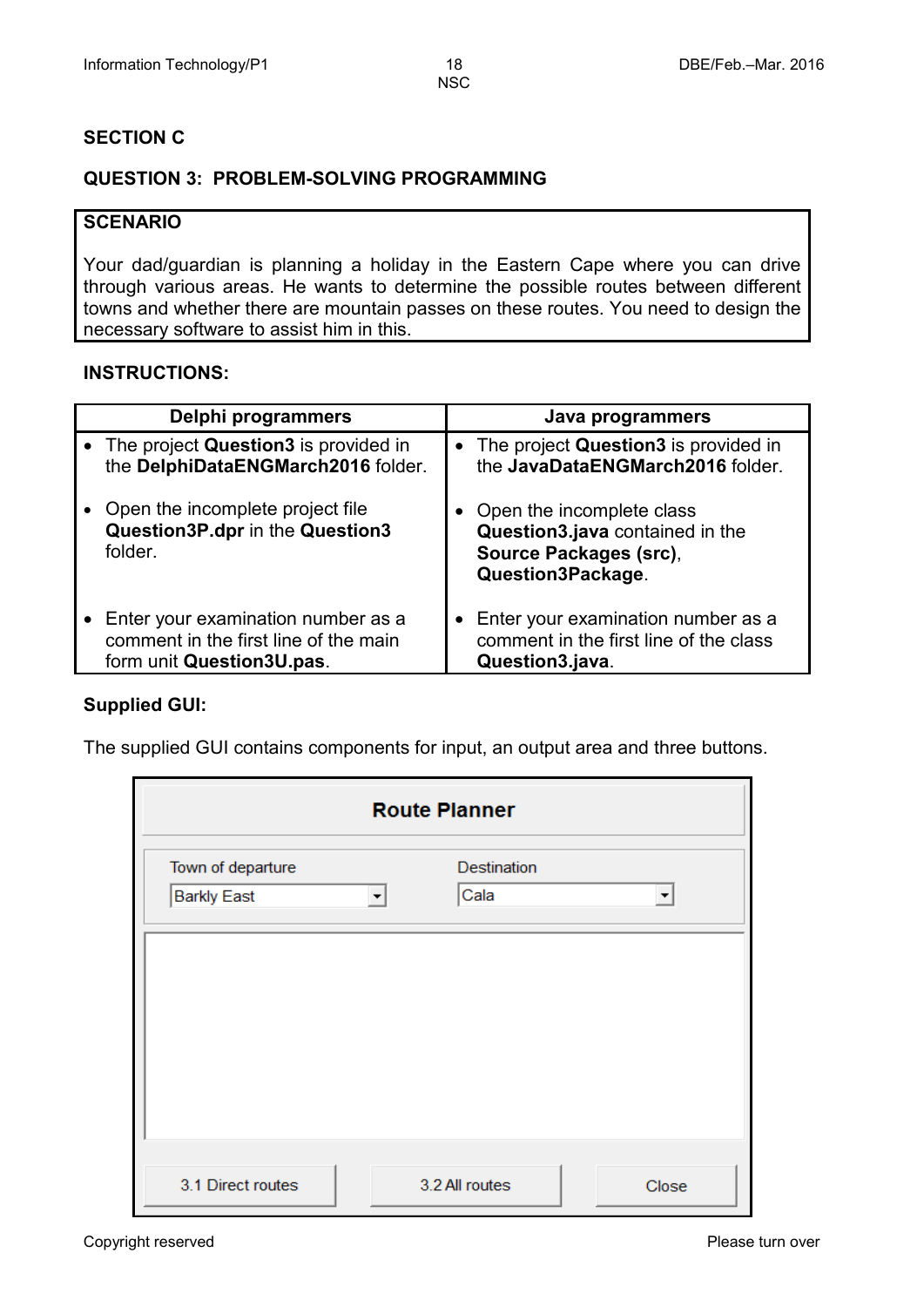#### **DATA:**

The given text file **Q3Data.txt** contains an unknown number of lines of text (which does not exceed 50 entries).

Each line consists of the name of a town of departure, the name of a neighbouring town that can be directly reached from the town of departure, the distance between the two towns and 'Yes' or 'No', indicating whether a mountain pass is included in the route or not. Different characters are used to separate the data contained in one line.

Format of each line of text in the text file:

```
<town1>;<town2>#<distance between the two towns>*<mountain pass>
```
Example of data in the text file:

```
Ugie;Maclear#25*No
Elliot;Cala#28*Yes
Queenstown;Whittlesea#32*Yes
Whittlesea;Cathcart#46*No
Cathcart;Hogsback#49*Yes
Elliot;Ugie#51*Yes
Queenstown;Cathcart#59*No
:
```
The data in the first two lines above can be interpreted as follows:

- The two neighbouring towns are Ugie and Maclear. The distance between the two towns is 25 km and there is no mountain pass along the route.
- The two neighbouring towns are Elliot and Cala. The distance between the two towns is 28 km and there is a mountain pass along the route.

#### **NOTE:**

- You are NOT allowed to modify the supplied data manually. Code must be used to manipulate the supplied data according to the requirements.
- The use of good programming techniques and modular design must be applied to the design and coding of your solution.
- You may use appropriate data structures as you see fit.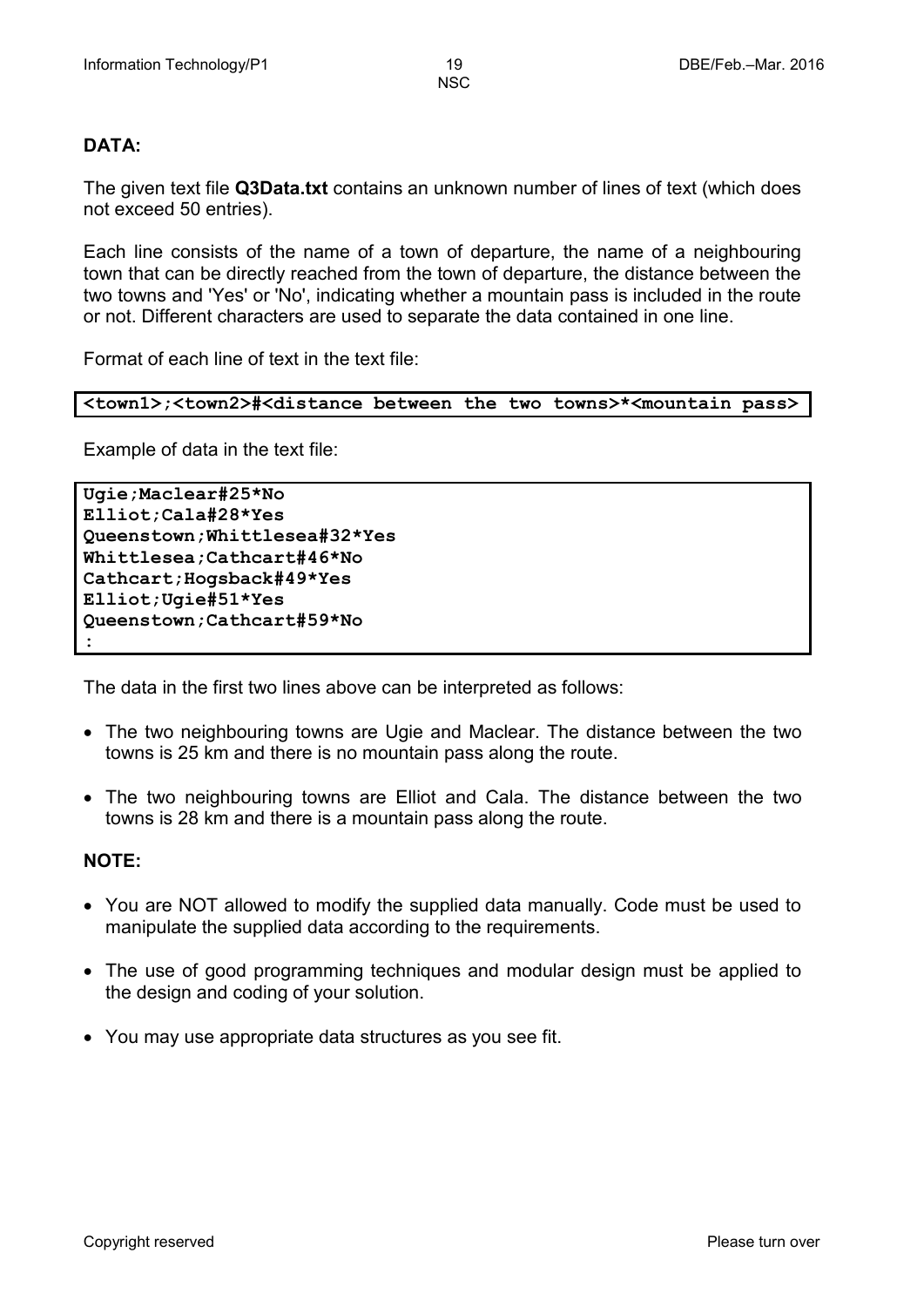#### 3.1 **Direct routes:**

The GUI allows the user to select the town of departure and the destination town from the combo boxes provided.

Use the **Q3Data.txt** text file to determine whether there is a direct route between the two selected towns, in other words, whether they are neighbouring towns or not.

If a direct route exists, display the distance between the two towns and a note to indicate whether there is a mountain pass along the route or not.

**NOTE:** Direct routes are determined irrespective of the order in which the two neighbouring towns' names appear in the lines of text.

Example of output if a direct route exists between the two selected towns and there is a mountain pass along the route: (Data in the file: **Elliot;Cala#28\*Yes**)

| Town of departure<br>Cala                                                          |  | Destination<br><b>Elliot</b> |  |
|------------------------------------------------------------------------------------|--|------------------------------|--|
| lThe distance from Cala to Flliot is 28 km.<br>The route includes a mountain pass. |  |                              |  |

Example of output if a direct route exists between the two selected towns and there is no mountain pass along the route: (Data in the file: **Ugie;Maclear#25\*No**)



Example of output if there is no direct route between the two selected towns:

| Town of departure<br>Queenstown                         |  | <b>Destination</b><br>Maclear |  |
|---------------------------------------------------------|--|-------------------------------|--|
| No possible route found between Queenstown and Maclear. |  |                               |  |

(18)